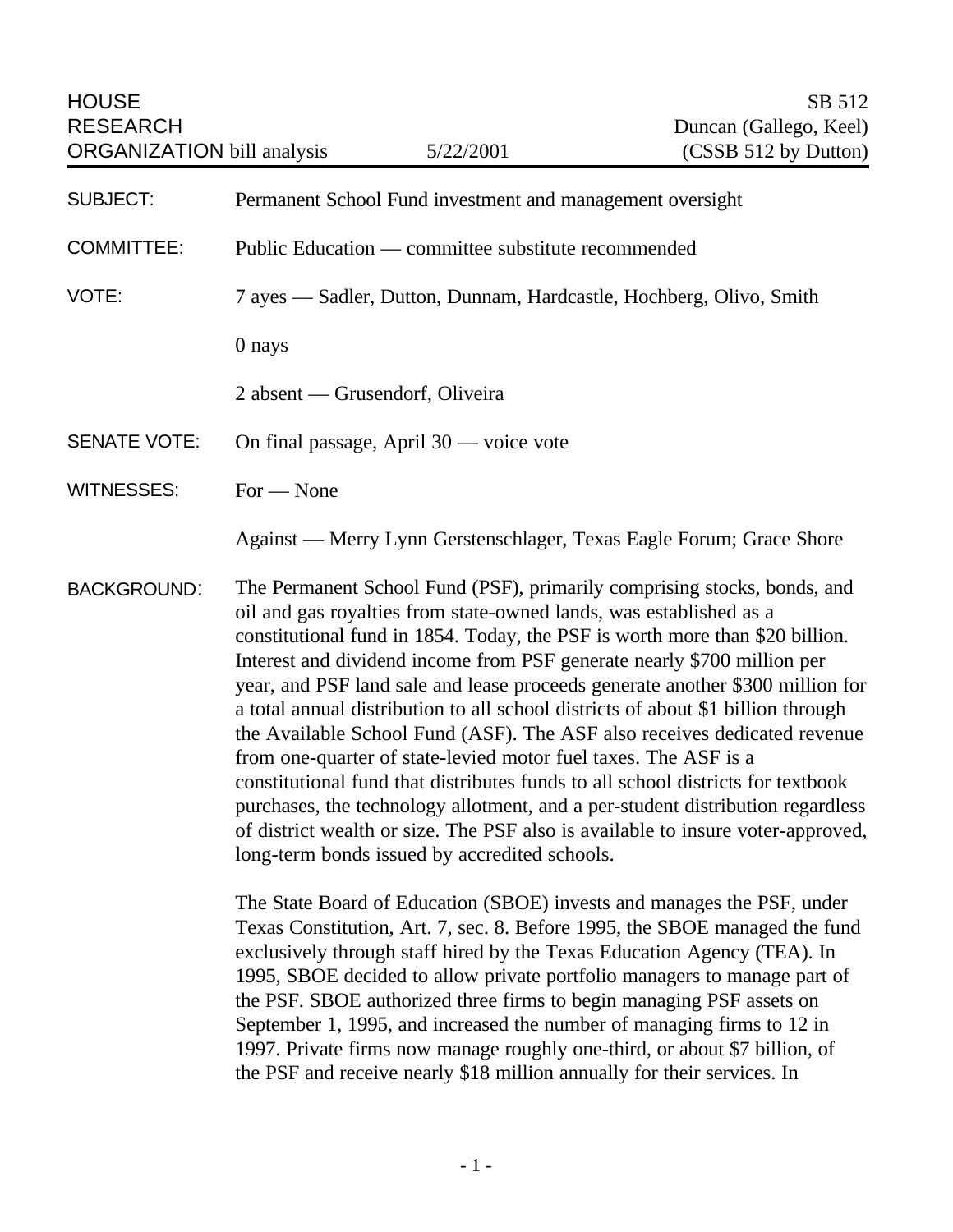|         | addition to the portfolio managers, SBOE also contracts with independent<br>investment firms to provide advice on fund management and economic<br>forecasting. Another firm is employed independently to evaluate the fund's<br>long-term investment strategy and performance.                                                                                                                                                                                       |  |  |  |
|---------|----------------------------------------------------------------------------------------------------------------------------------------------------------------------------------------------------------------------------------------------------------------------------------------------------------------------------------------------------------------------------------------------------------------------------------------------------------------------|--|--|--|
|         | For additional background information on the SBOE's management of the<br>PSF, see House Research Organization Focus Report Number 76-19, State<br>Board of Education: Controversy and Change, January 3, 2000.                                                                                                                                                                                                                                                       |  |  |  |
| DIGEST: | CSSB 512 would make a number of changes regarding the management and<br>investment of the Permanent School Fund (PSF), including:                                                                                                                                                                                                                                                                                                                                    |  |  |  |
|         | providing for state auditor investigations of malfeasance;<br>applying conflicts of interest and ethics policies to interested persons;<br>Ţ.<br>allowing an administrative law judge to hear cases and ban certain parties<br>from contracting with the SBOE for PSF management;<br>creating a nine-member PSF advisory committee;<br>reporting of any expenditure over \$50 on behalf of the SBOE; and<br>providing for regular management and performance audits. |  |  |  |
|         | <b>Investigations.</b> CSSB 512 would amend the Education Code to require the<br>SBOE to contract with the state auditor for an investigation of any written<br>allegation of misfeasance or malfeasance submitted to the SBOE regarding<br>PSF investment or management. This would include allegations about:                                                                                                                                                      |  |  |  |
|         | noncompliance with constitutional investment standards;<br>violations of the ethics policy;<br>conflicts of interest, including those affecting SBOE's decisions relating<br>to consultant and money manager selection, asset allocation, and broker-<br>dealer eligibility requirements; and                                                                                                                                                                        |  |  |  |

! the effect of an informal advisor on SBOE decisions on managing and investing PSF.

**Interested persons.** The bill would define "interested person" to mean a person who applied for or received anything of value as a result, direct or indirect, of PSF investments. The bill would require SBOE to maintain a website listing of interested persons and to update it quarterly. SBOE would have to post this website by March 1, 2002.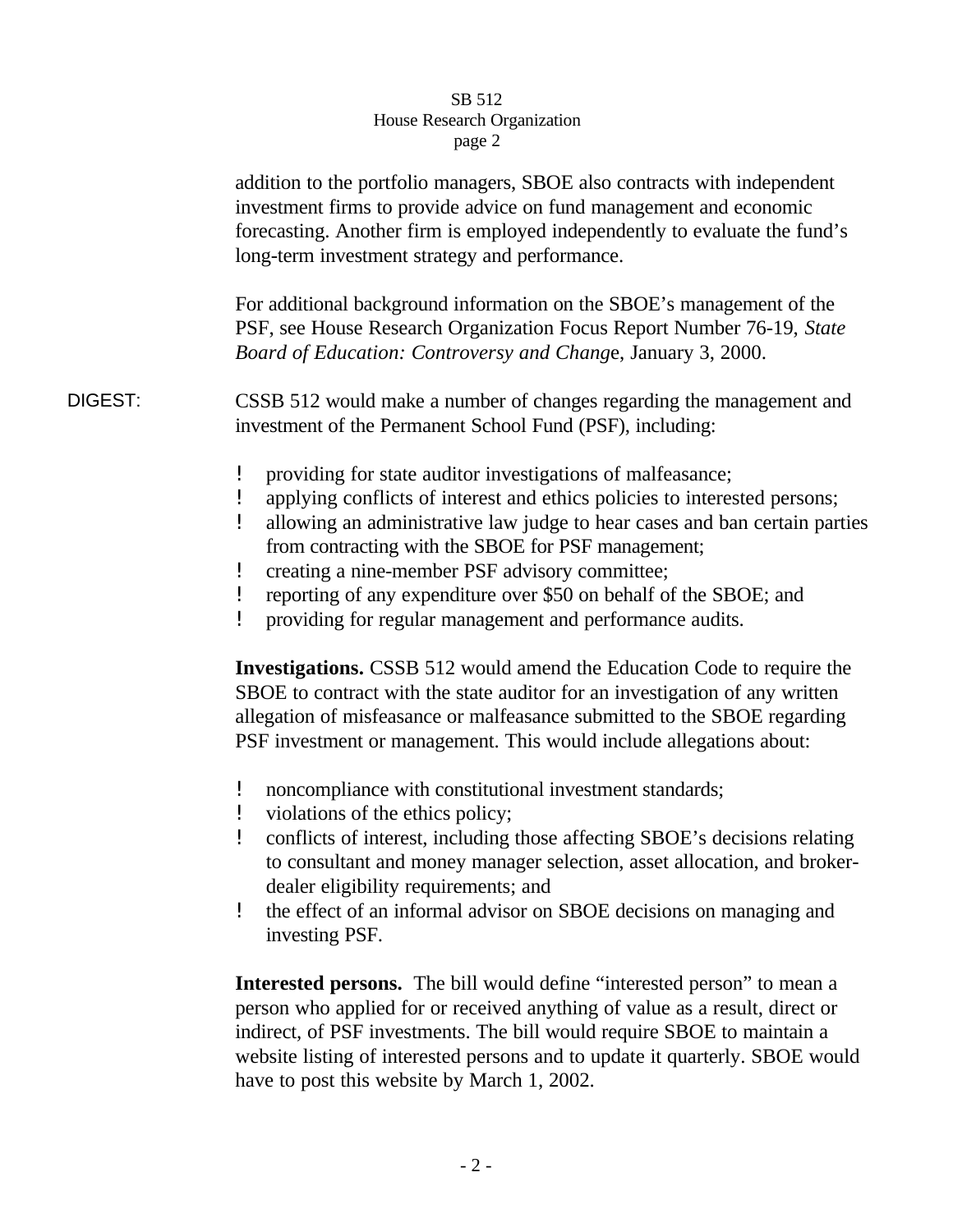**Hearings.** The commissioner and the chief administrative law judge (ALJ) of the State Office of Administrative Hearings (SOAH) would have to adopt a memorandum of understanding not later than March 1, 2002, for SOAH to conduct hearings. An interested person found at an SOAH hearing to have violated the ethics policy or conflict of interest restrictions could be barred from contracting with SBOE or with another interested person to provide PSF management or investment services. If the ALJ determined that an interested person should be barred, the ALJ would enter a final decision in the case, concerning the period for which the person was barred, based on:

- ! previous violations of the ethics policy or conflict of interest restrictions, if any;
- ! the seriousness of the violation; and
- ! damage to PSF interests.

The bill would provide for judicial review of an ALJ's decision, as provided by Government Code, chapter 2001.

**PSF advisory committee.** The bill would create a nine-member PSF advisory committee, with three members appointed by the governor, the lieutenant governor, and the House speaker, respectively. The governor's appointees would not be subject to confirmation by the Senate, and appointees would serve at the will of the appointing authority. Members would have to possess substantial experience and expertise in investments. The committee would select its own presiding officer and meet at the call of the presiding officer. Members would not be compensated, but would be reimbursed for travel expenses incurred while conducting committee business, as provided by the general appropriations act. The committee would not be subject to Government Code, ch. 2110, which outlines requirements for state agency advisory committees. Initial appointments would have to be made by March 1, 2002.

**PSF ethics policy and conflicts of interest.** The bill would amend the current PSF ethics policy and conflicts of interest sections to make them both explicitly applicable to committee members and interested persons.

**Reports of expenditures.** A money manager, investment manager, or dealer would have to file an expenditure report for any expenditure of more than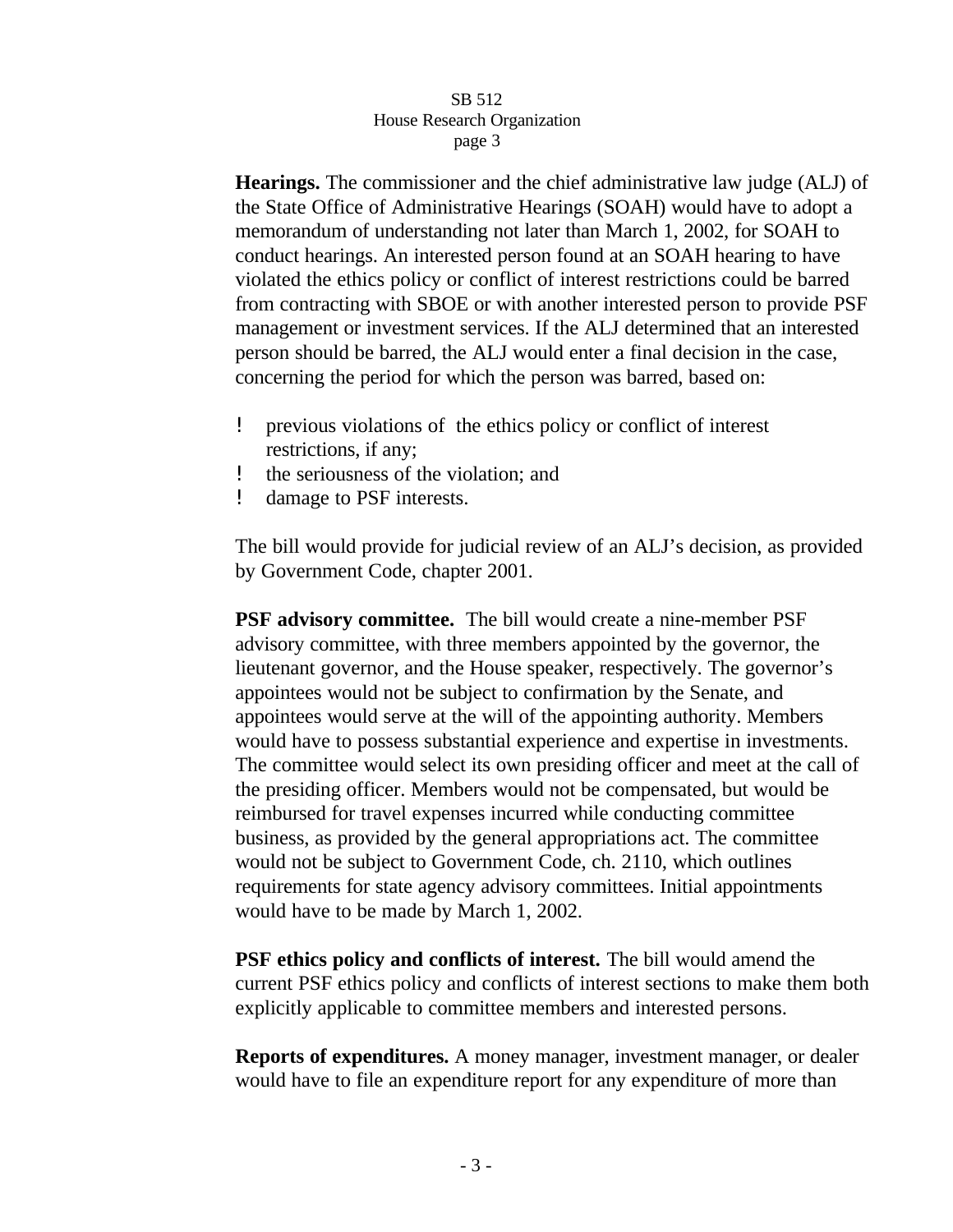\$50 on behalf of an SBOE member, a committee member, the commissioner, an interested person, or an employee of the agency or of a nonprofit corporation created for PSF investment management.

**Disclosing conflicts of interest.** If an interested person entered into an arrangement involving PSF management or investment, under which the interested person served as a consultant, advisor, broker, money manager, investment manager, dealer, or vendor of any of those parties, and the interested person failed to disclose a relationship subject to the conflicts of interest section, the comptroller or SBOE could void the arrangement, and the comptroller or SBOE could declare the person ineligible to contract for business relating to PSF management or investment. This only would apply to an arrangement or contract entered into on or after January 1, 2002.

**Required contract provisions.** As a part of each contract for services to the board relating to management or investment of the PSF, the SBOE would have to include a standard provision, adopted by the board, that would:

- ! require a contracting person to comply with all applicable statutes and rules relating to services provided to SBOE, and
- ! acknowledge that SBOE could terminate the contract or arrangement if the person failed to comply.

This only would apply to a contract entered into on or after January 1, 2002.

**Investigation cooperation.** The comptroller would have to provide information about investigations or disciplinary actions involving persons interested in PSF management or investment, such as:

- ! consultants, advisors, brokers, money managers, investment managers, or dealers doing business with or seeking to do business with the PSF to the United States Securities and Exchange Commission;
- ! the securities commissioner;
- ! self-regulatory organizations; and
- ! professional organizations of persons involved in management or investment of institutional funds.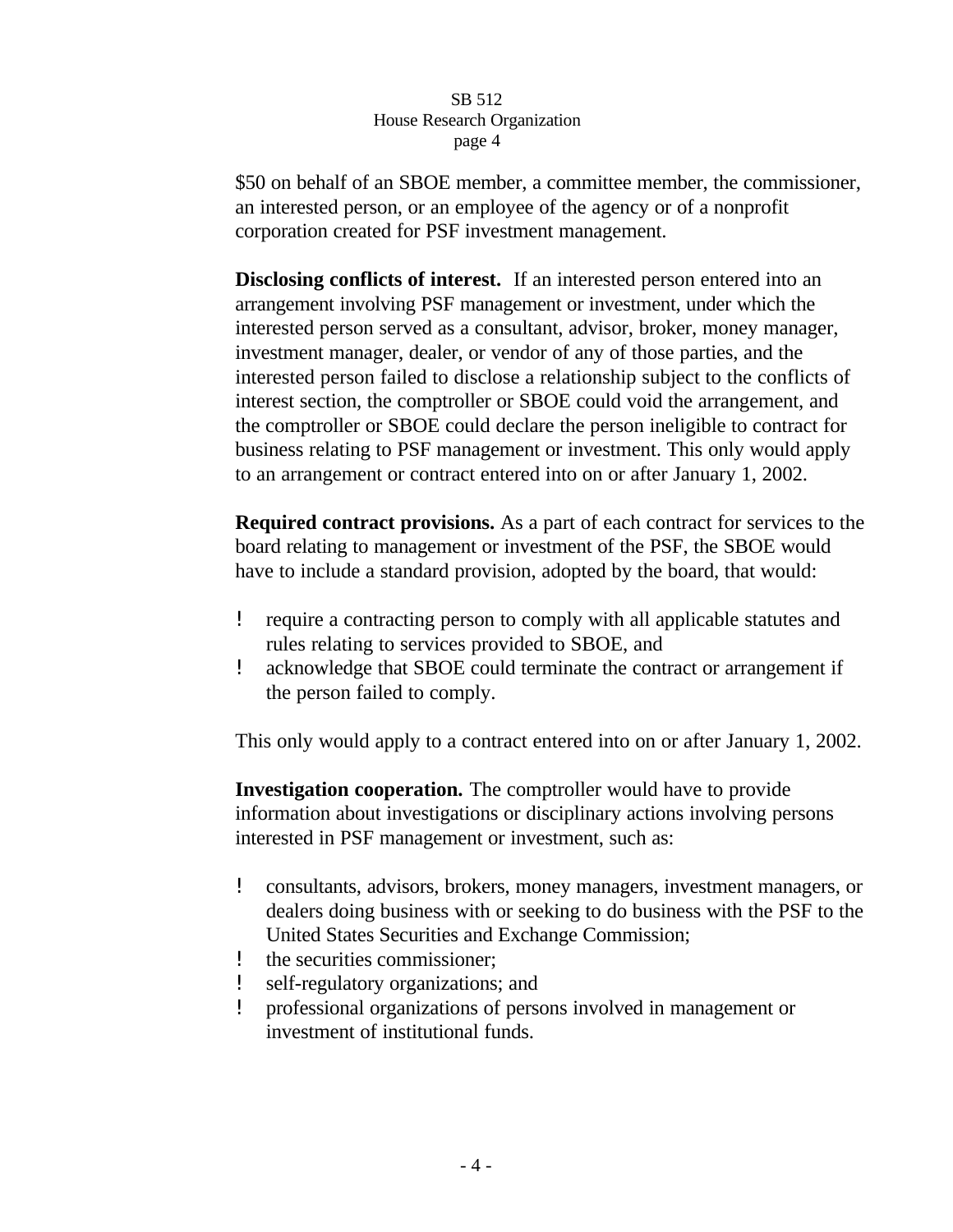The comptroller also would have to cooperate with these persons in their investigations involving consultants, brokers, or dealers doing business with or seeking to do business with the PSF.

**Management and performance audit.** The PSF committee would have to choose an independent firm with experience evaluating institutional investment practices and performance to evaluate PSF investment management practices and performance as often as the Legislative Audit Committee (LAC) determined necessary or advisable. LAC would have to determine specific areas to be evaluated and specify a date by which the firm would have to file an audit report with LAC. The audit would be paid for out of ASF funds. LAC also would have to select an independent firm to evaluate PSF investment management and performance by March 1, 2002.

**Other provisions.** The bill also would:

- ! amend the PSF investment management reporting requirements to permit SBOE to determine the frequency of reports;
- ! replace references to PSF securities with references to investments in the purchase, sale, and exchange, duties of comptroller, and use of banks section;
- ! replace references to PSF securities with references to bonds in the default;
- ! require SBOE to exercise the constitutionally prescribed standard of care in making investment decisions; and
- ! amend the section permitting SBOE to contract with a commercial bank to serve as custodian, to require the bank to execute an indemnification agreement fully indemnifying the PSF and ASF against loss due to borrower default or due to the failure of the bank to properly execute its responsibilities under the applicable securities lending agreement.

**Investment section repealed.** The bill would repeal Education Code, sec. 43.003, describing PSF investment by SBOE, and would make conforming amendments to reflect the changes made by this bill, effective September 1, 2001.

Except as otherwise provided, the changes set forth by CSSB 512 would take effect September 1, 2002.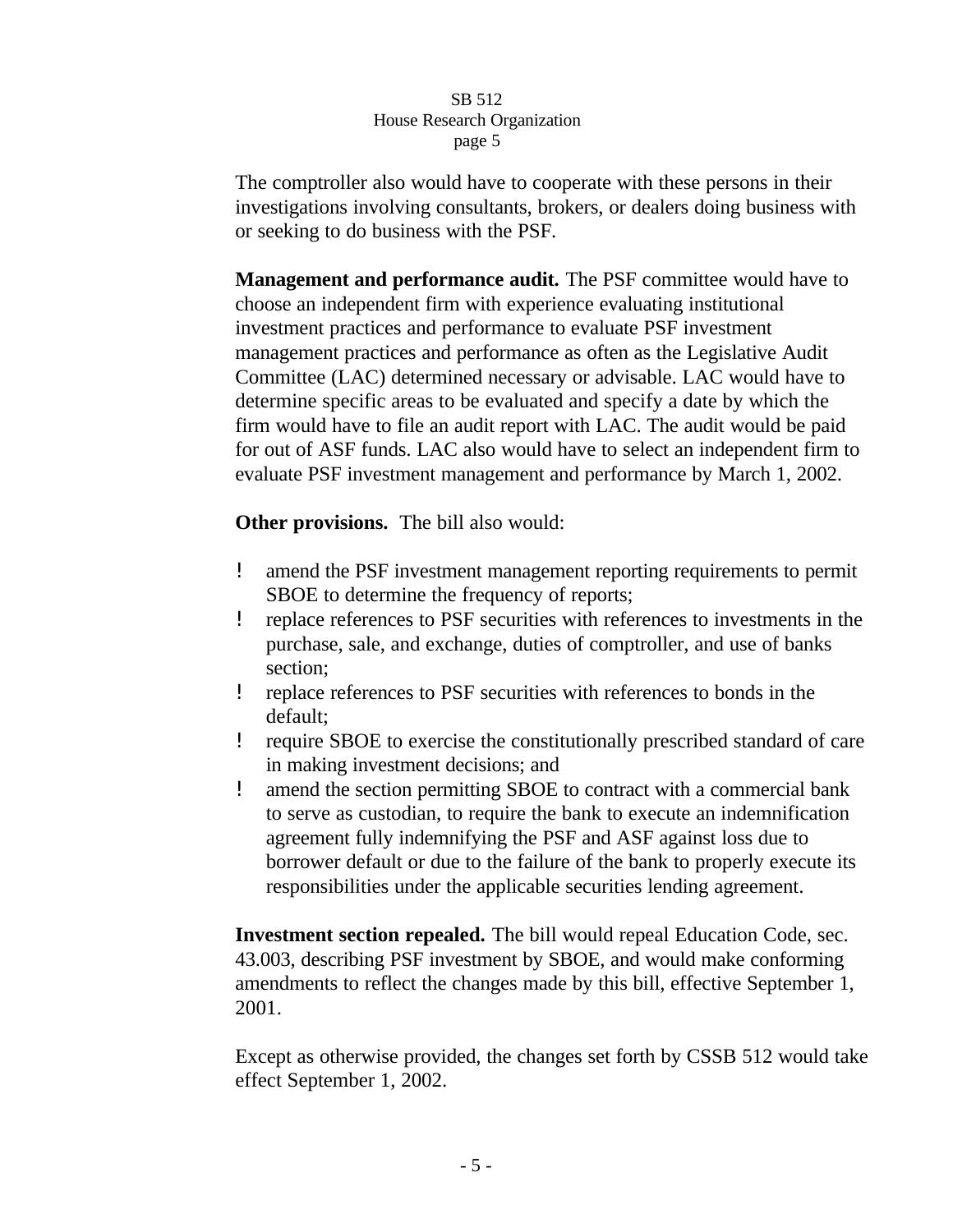**SUPPORTERS** SAY: CSSB 512 would act upon some of the recommendations of the House General Investigating Committee after its interim investigation of recent SBOE actions relating to management of the PSF and its investments as well as critical findings made by the State Auditor's Office. The interim report found "evidence suggesting, at a minimum, the appearance of a conflict of interest affects the SBOE's decisions on consultant and money manager selection, asset allocation, and broker-dealer eligibility requirements." The committee also found that financial relationships between informal advisors and SBOE's PSF committee members were not disclosed and limited the full SBOE's ability to safeguard its decisions. The committee also reported that tracing previously undisclosed financial transactions was challenging, particularly in light of the complexity of the investment arena, which can camouflage self-dealing.

> The bill is needed to address the committee conclusions that private rewards were received for public influence in SBOE's management of the PSF. The PSF should be safeguarded by establishing an independently appointed advisory committee of experienced investment managers, setting clear ethical guidelines concerning conflicts of interest, and setting up investigatory and disciplinary mechanisms to oversee those involved in investing the PSF. SBOE members are elected officials who do not have the investment expertise or experience necessary to manage the PSF without the advice of a qualified advisory committee.

> Most voters do not understand what SBOE does or that it manages PSF, and they do not query candidates on their financial background. SBOE members rely on financial experts to make investment decisions. This lack of expertise makes it more difficult for SBOE members to manage the PSF prudently, and avoid conflicts of interest regarding advice from outside investment consultants. SBOE is too inexperienced to be managing PSF without reliable expert advice in an increasingly complex and volatile market. Nevertheless, the bill would not restrict or dilute SBOE's basic investment authority, only provide for additional investment expertise and oversight.

> The actions of SBOE members and advisors have eroded public trust, and CSSB 512 is aimed at restoring that trust. The interim committee concluded that SBOE members shared confidential information with an informal adviser and allowed him to participate in interviewing bidders, improperly giving a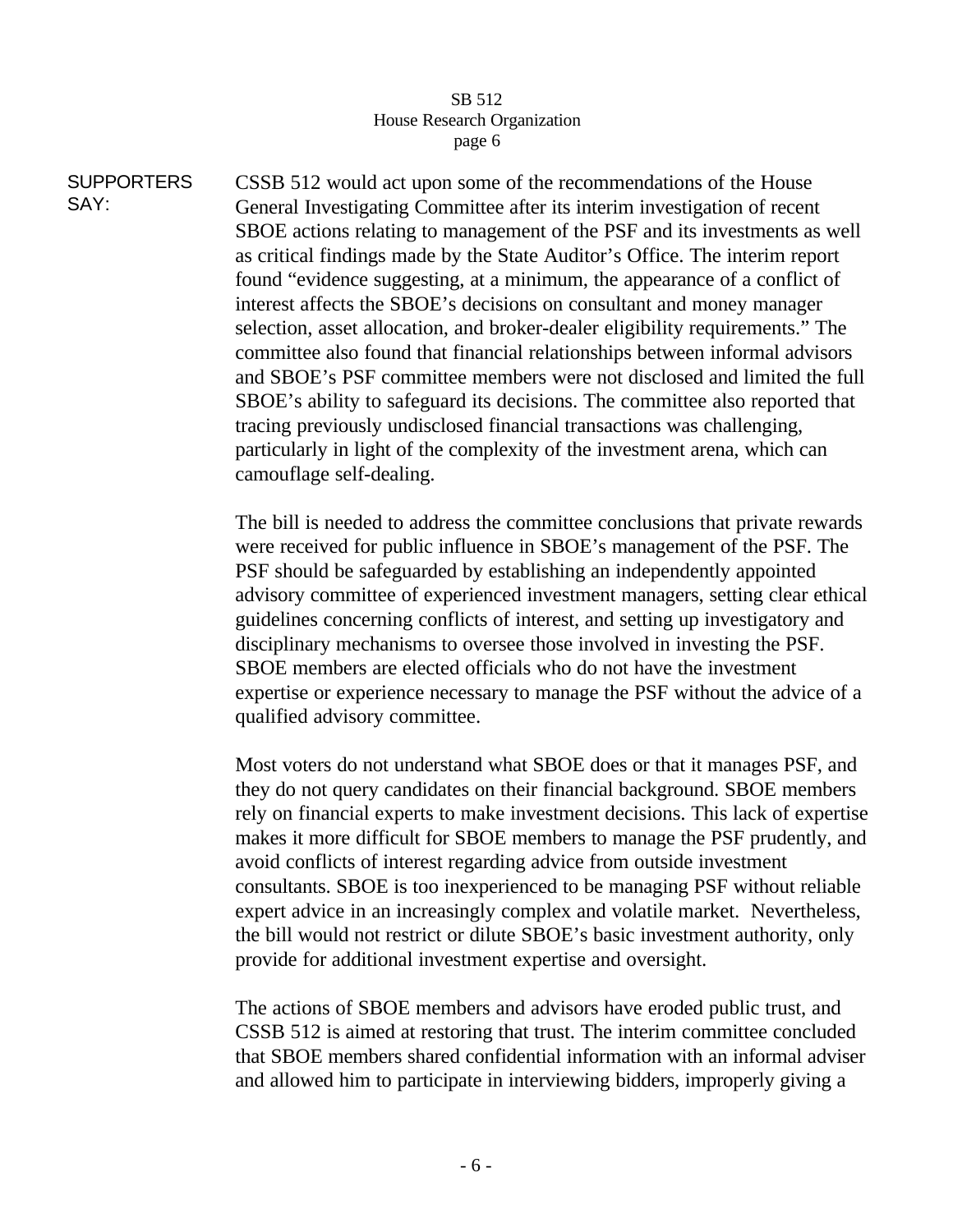person with no fiduciary relationship to the PSF apparent authority to speak and act on behalf of PSF. SBOE members have made many decisions about PSF recklessly, based on unreliable and unsubstantiated information. SBOE ignored ethical breaches by a key hired consultant, as well as an unpaid adviser. Some SBOE members also have stated they do not trust TEA personnel assigned to advise them on financial matters. SBOE chose, for example, to hire two financial institutions to oversee the fund, despite TEA's recommendation to hire only one. An investment firm refused to accept a contract to review PSF strategies, citing the lack of a positive working relationship between SBOE and TEA staff. While it is arguable whether these problems have harmed PSF value, that is not the issue. As trustees of public funds, SBOE members must avoid even the appearance of impropriety.

**OPPONENTS** SAY: This bill is an unnecessary response to a problem that does not exist. There have been no allegations of wrongdoing by SBOE members in investing the PSF. All of the allegations in the House General Investigating Committee report and the State Auditor's Office reports concerned informal advisors and their failure to disclose economic interests.

> No one ever has alleged that PSF investments were made improperly or that even one dollar was improperly invested. There has been no showing that the current management model will not continue to work. SBOE is capable of managing the PSF without an advisory committee. The PSF has performed at or above the market in many aspects and is growing at a respectable rate under SBOE management. An advisory committee is unnecessary. Use of TEA staff and outside financial advisors provides SBOE with the expertise necessary to manage the fund properly. Personal financial knowledge is not a prerequisite to sound financial management. Many members of the Legislature have no financial or investment experience, and yet they determine the budget for the State of Texas — a budget far larger than the assets of the PSF. It is doubtful that anyone would argue to reduce the budgetary authority of the Legislature in order to give more power to an advisory committee.

OTHER **OPPONENTS** SAY: The complicated provisions of this bill would not restore public trust or ensure competent PSF investment and management. It would make more sense to remove PSF investment from SBOE's enumerated duties and place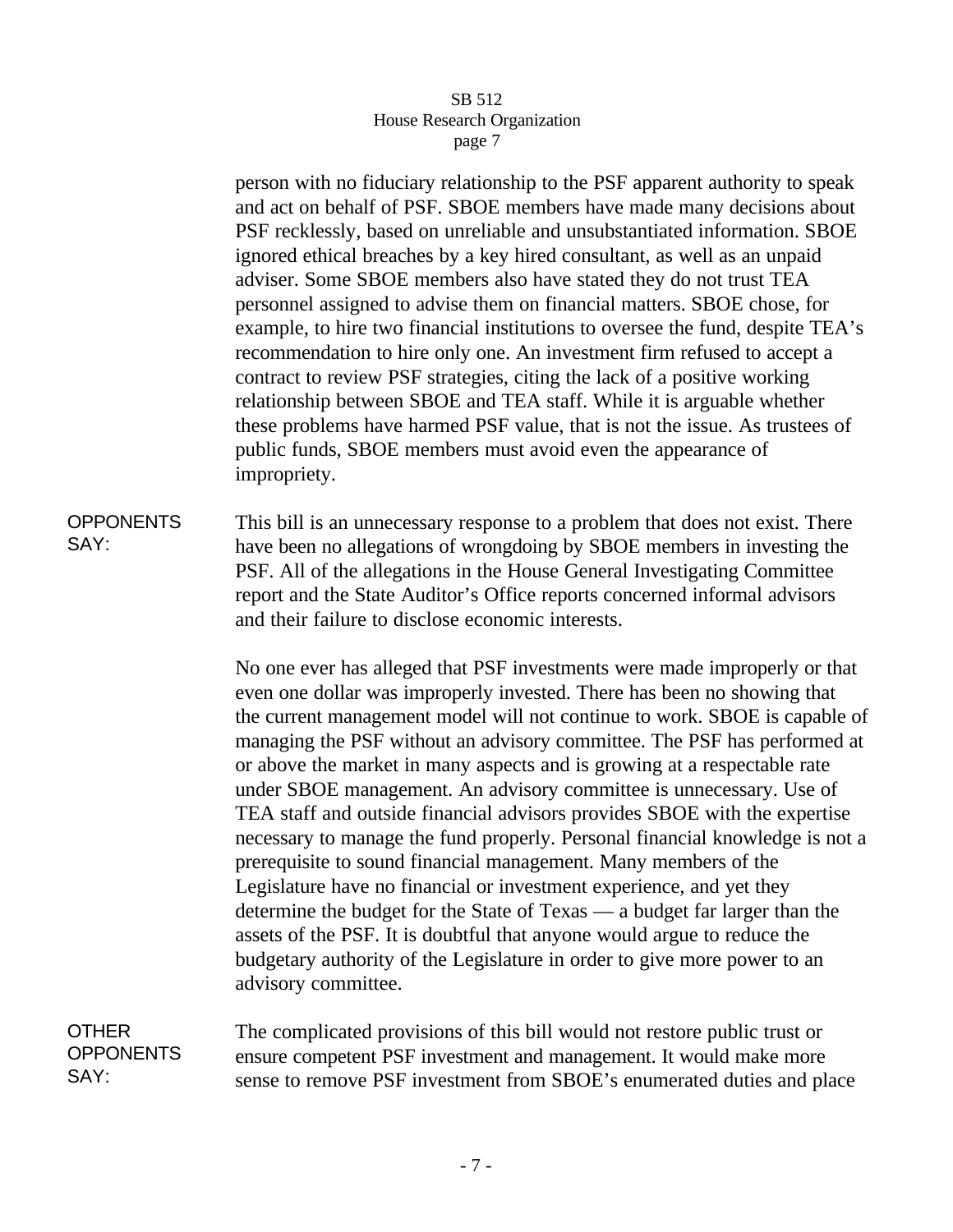PSF investment and management with an appointed body, similar to the committee created by this bill, with extensive financial knowledge and the authority to make final decisions concerning PSF investment.

NOTES: The committee substitute modified the committee membership and added that members would serve at the will of the appointing authority. The committee substitute removed provisions in the Senate-passed bill relating to committee member terms and removal for good cause.

> The committee substitute amended the ethics policy of SBOE, conflict of interest provisions, and reports of expenditures to include interested persons, and removed provisions that would have prohibited the employment or compensation of a lobbyist. It required SBOE to meet and act as a body corporate on investment decisions.

The committee substitute also added provisions regarding:

- ! failure to disclose conflicts of interest;
- ! posting a list of interested persons on a website;
- ! required contract provisions;
- ! investigations of interested persons;
- ! barring persons from contracting to provide services related to PSF investment and management;
- ! SOAH hearings; and
- ! management and performance audits.

The committee substitute repealed provisions governing the investments of the PSF in certain types of securities. The substitute would authorize SBOE to determine the frequency of reports filed by a nonprofit corporation investing funds under contract with SBOE.

A related measure, HJR 74 by Keel, et al., would have removed PSF investment authority from SBOE and created an appointed PSF investment board. HJR 74 was reported favorably by the Public Education Committee, placed on the Constitutional Amendment Calendar, and laid on the table subject to call on May 10. HB 2414, the enabling legislation for HJR 74,